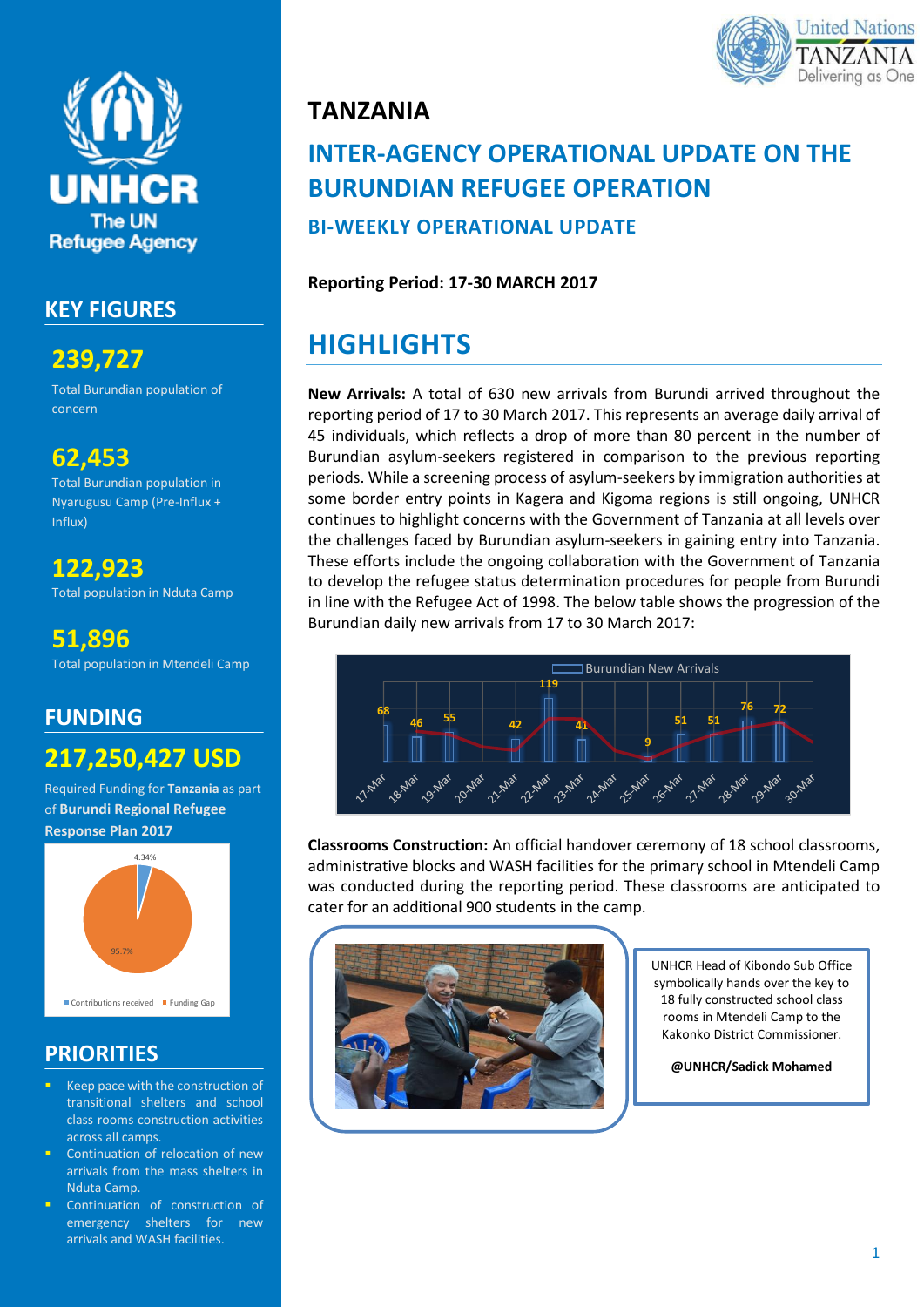# **UPDATE ON ACHIEVEMENTS**

## **Operational Context**

- The total population in Nduta Camp has nearly reached its maximum population figure at 122,923 individuals despite the downward trend in the number of Burundian asylum-seekers granted entry into Tanzania. Given the available plots assessed throughout the extended areas of Nduta, the camp is anticipated to absorb a maximum of about 127,000 individuals. Subject to the access of entry for the asylum-seekers at the border entry points and against the latest trend of the new arrivals figure, Nduta Camp is anticipated to reach its maximum population mark of 127,000 individuals within the next 48 days. There has been no decision made by the Government of Tanzania with regards to the allocation of land to set up new camps.
- At the field level, UNHCR called a meeting with humanitarian partners on 24 March 2017 to discuss a contingency plan to implement when Nduta Camp reaches its maximum capacity. The meeting concluded with all partners agreeing to continue advocacy with the Government of Tanzania on the immediate need to set up new camp sites, as well as for Tanzania to continue to keep its borders open to asylum-seekers. In anticipation of the continuous growth of Nduta Camp, UNHCR and partners agreed to assess the possibility of budget reallocation to ensure that key humanitarian services are availed through the construction of centers at the extended areas in the camp.

## **Achievements**



#### **Achievements and Impact**

#### **Physical Safety/Security**

- Kigoma regional authorities have designated just five (5) entry points, down from 14, where screening activities by immigration officers will take place in the region for asylum-seekers from Burundi. The new decision has significantly hindered access to Tanzanian territory for asylum-seekers, especially those from Burundi.
- UNHCR continues to collaborate with the Settlement Officers of the Ministry of Home Affairs (MHA), the police units and the Community Watch Teams (CWTs) in closely monitoring the physical safety/security of the refugees. This is aimed at minimizing criminality and maintaining the civilian and humanitarian character of the camps.

#### **SGBV**

- Sexual and Gender Based Violence (SGBV) training was conducted by the International Rescue Committee (IRC) for 17 newly assigned police officers who also support the Gender and Child Desks in Nyarugusu Camp. Likewise, some 35 religious leaders were trained on SGBV and gender issues in Nyarugusu Camp by IRC.
- **IF** IRC opened a new women's center in Nduta Camp to decrease distances to referral points for asylum-seekers living at the peripherals of the camp given the ongoing expansion. In addition, the Women's Legal Aid Center (WLAC) in collaboration with IRC conducted a training on human rights and international conventions/national laws addressing SGBV related issues, risk factors and the roles/responsibilities of the community including leaders in preventing and responding to SGBV incidents.
- Beneficiaries of the Liquefied Petroleum Gas (LPG) pilot in Nyarugusu Camp who participated in a focus group discussion to assess the impact of the project indicated a reduction in SGBV incidents related to firewood collection and in the Intimate Partner Violence (IPV) and conflict within the households. A further analysis on the positive impact of this pilot initiative is currently ongoing.

#### **Family Reunification**

 UNHCR and the International Organization for Migration (IOM) facilitated the adult family reunification of 120 individuals (56 f/64 m) from Nduta Camp to Nyarugusu Camp.

#### **Identified Needs and Remaining Gaps**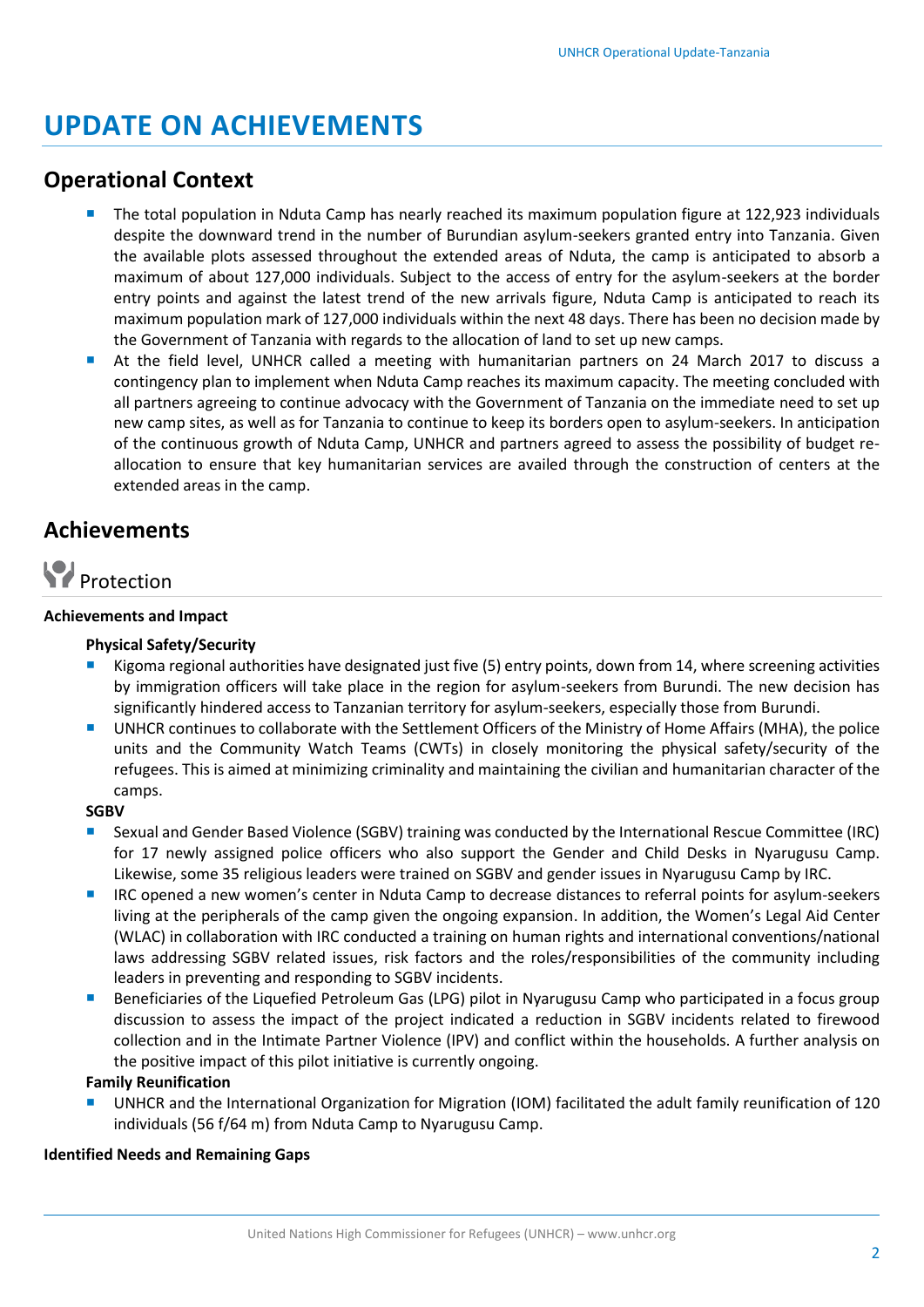- The ad-hoc committee to undertake the determination of refugee status following the cessation of the *prima facie* is yet to be constituted and operationalized by the Government. UNHCR is closely following up with the Department of Refugee Services of the Ministry of Home Affairs (MHA) in Dar es Salaam.
- The limited number of police posts and patrols in some extended areas of Nduta Camp at night is registered as a protection concern by the asylum-seekers living at the peripherals of the camp.

### Education

#### **Achievements and Impact**

- A new primary school comprising 18 classrooms was officially handed over for use in Mtendeli Camp with a capacity of 900 students (1,800 students using the double shift strategy). With the opening of the new school, the students to classroom ratio in Mtendeli Camp will now improve from 1:305 to 1:186, shortening the walking distance and reducing congestion in existing classrooms.
- **The second semester examinations for primary and secondary schools began on 23 March 2017 and will** continue until 30 March 2017. Soon after the examinations, schools will go into a recess for a period of two weeks.

#### **Identified Needs and Remaining Gaps**

 Education infrastructure remains the major barrier to education access. With the onset of rain, the average attendance rate dropped from 94 percent to 77 percent. The drop was anticipated given the number of learners studying under the trees.



# Health

#### **Achievements and Impact**

- The Kigoma Regional Medical Officer (RMO) along with members of the Regional and Kasulu Health Teams conducted a monitoring and supervision visit to two health facilities in Nyarugusu Camp. The visit formed part of the regular monitoring conducted to Government and camp health facilities.
- The construction of a new surgical theatre, installation of theatre equipment and construction of post-operative ward in Mtendeli Camp has been completed. These facilities are anticipated to improve the access to health services, including obstetric services for refugees in the camp. In addition, a new health post was constructed by Medecins Sans Frontieres-Switzerland (MSF-CH) in Nduta Camp bringing the total number of health posts to six (6).
- A total of 83,564 refugee patients were treated at the health facilities across Nyarugusu, Nduta and Mtendeli Camps during the reporting period.
- The Crude Mortality Rate (CMR) remains at 0.3 death per 1,000 persons per month against the standard of below 1 death per 1,000 persons per month. Meanwhile, the Under Five Year Mortality Rate (U5MR) was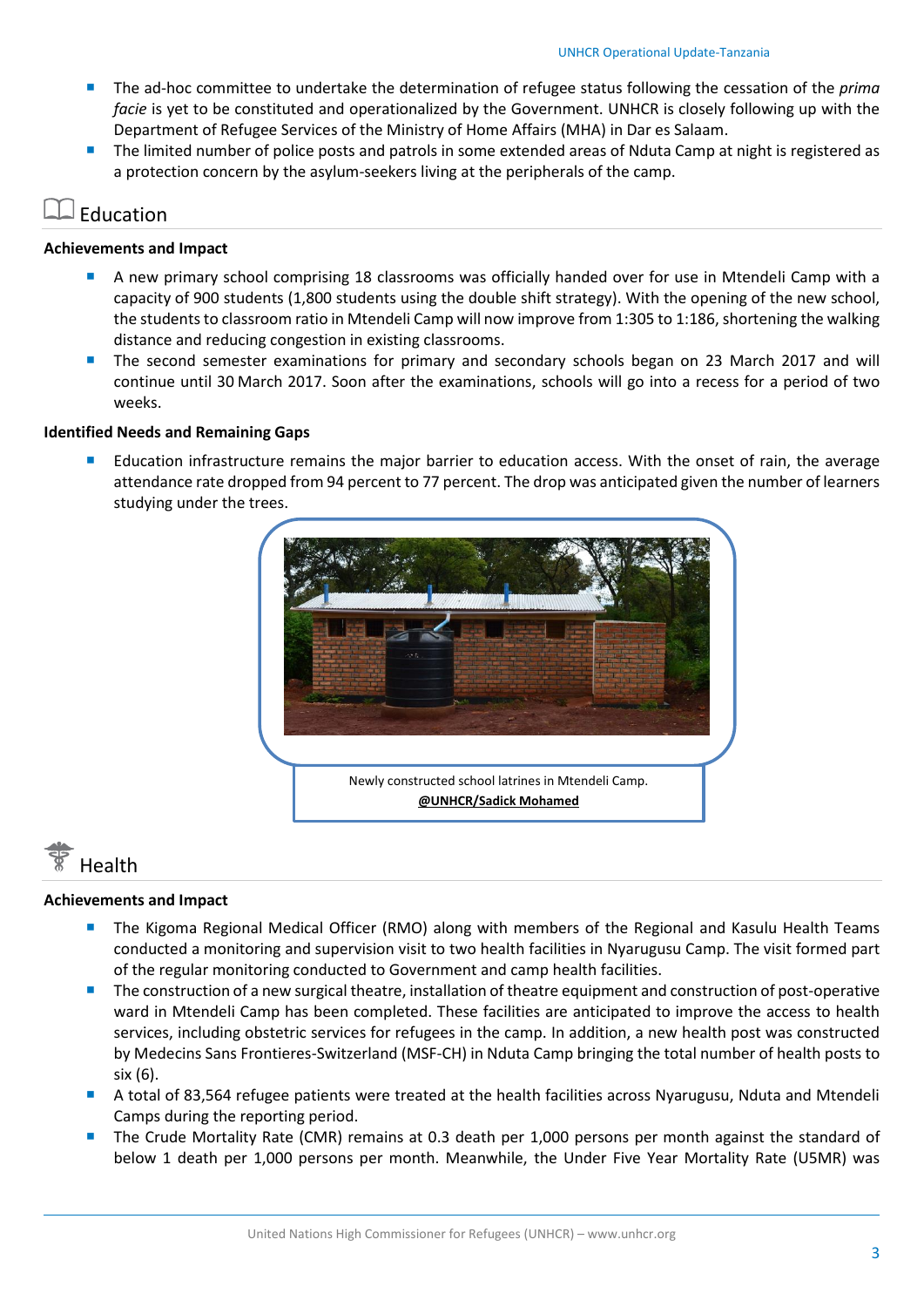observed to be at 0.9 death per 1,000 persons per month against the standard of below 3 deaths per 1,000 persons per month across all camps for the month of March 2017. Malaria remains the leading cause of morbidity representing 36 percent of the Crude Proportional Morbidity, followed by Upper and Lower Respiratory Tract Infection at 20 percent and watery diarrhea at four percent.

#### **Identified Needs and Remaining Gaps**

- **Increasingly high Malaria morbidity continues to remain a major risk across all camps given the ongoing rainy** season.
- **There is a critical need of increasing the access to health and nutrition services in Mtendeli and Nyarugusu** Camps through the establishment of additional health posts, as well as the expansion and renovation of the existing health and nutrition facilities.

### Food Security and Nutrition

#### **Achievements and Impact**

- **The cumulative acute malnutrition by Mid-Upper Arm Circumference (MUAC) amongst the newly arriving** Burundian refugee children in Nduta Camp was recorded at 9 percent during the first three weeks of March 2017, which is better than the SPHERE standards.
- **The World Food Programme (WFP) Innovation team and Tanzania Country Office are planning to support the** micro-irrigation and other agricultural practices for refugees and host communities in and around Nyarugusu Camp through a social enterprise, Farm-from-a Box (FFAB). The FFAB team is currently on mission in Tanzania to hold a discussion with the refugees and host communities. Their main objectives include localizing activities for the refugees and host communities, influencing policies that foster integration into the local development plans, and influencing manufacturers for the in-country fabrication and assembly.
- WFP's three-month long Cash Based Transfer (CBT) pilot initiative in Nyarugusu Camp is ongoing. Through the pilot initiative, WFP will continue to provide cash assistance to about 10,000 refugees registered for the pilot programme till mid-May 2017.

#### **Identified Needs and Remaining Gaps**

 WFP is facing an unexpected partial pipeline break of maize meal and vegetable oil, as well as a full break in super cereal with sugar. Despite contributions received recently, shortages of maize in the country and in the region have made it impossible for WFP to procure the required commodities on time. In addition, ration reduction of the vegetable oil was caused by a delay in the arrival of the consignment. As a result, the General Food Distribution (GFD) rations in Nyarugusu, Nduta and Mtendeli Camps have been reduced to 53 percent during the reporting period. Meanwhile, the rations for WFP's Supplementary Feeding Programme (SFP) aimed to treat Moderate Acute Malnutrition (MAM), prevent stunting and address micronutrient deficiencies, have been maintained at 100 percent.

#### **Water and Sanitation**

#### **Achievements and Impact**

- **The drilling of the first borehole in Nduta Camp was finalized during the reporting period. The initial capacity** test resulted in a yield of 20 to 25 meters<sup>3</sup> of water per hour. The drilling of the second borehole is currently ongoing and is expected to be finalized soon.
- Water experts from the Lake Tanganyika Water Basin Board, Kigoma region and Kakonko district are conducting the second phase of a rapid assessment of surface water and sites surrounding Mtendeli Camp, which have potential hydrogeological capacity to provide for additional sources of water in Mtendeli Camp.

#### **Identified Needs and Remaining Gaps**

 Water supply is still a major challenge in Mtendeli Camp. The crude water supply coverage ranges between 15.3 to 16.1 liters per person per day, which is below the UNHCR standard of 20 liters per person per day. Assessments are currently being carried out to find additional sources of water for the camp's population of 51,896 individuals.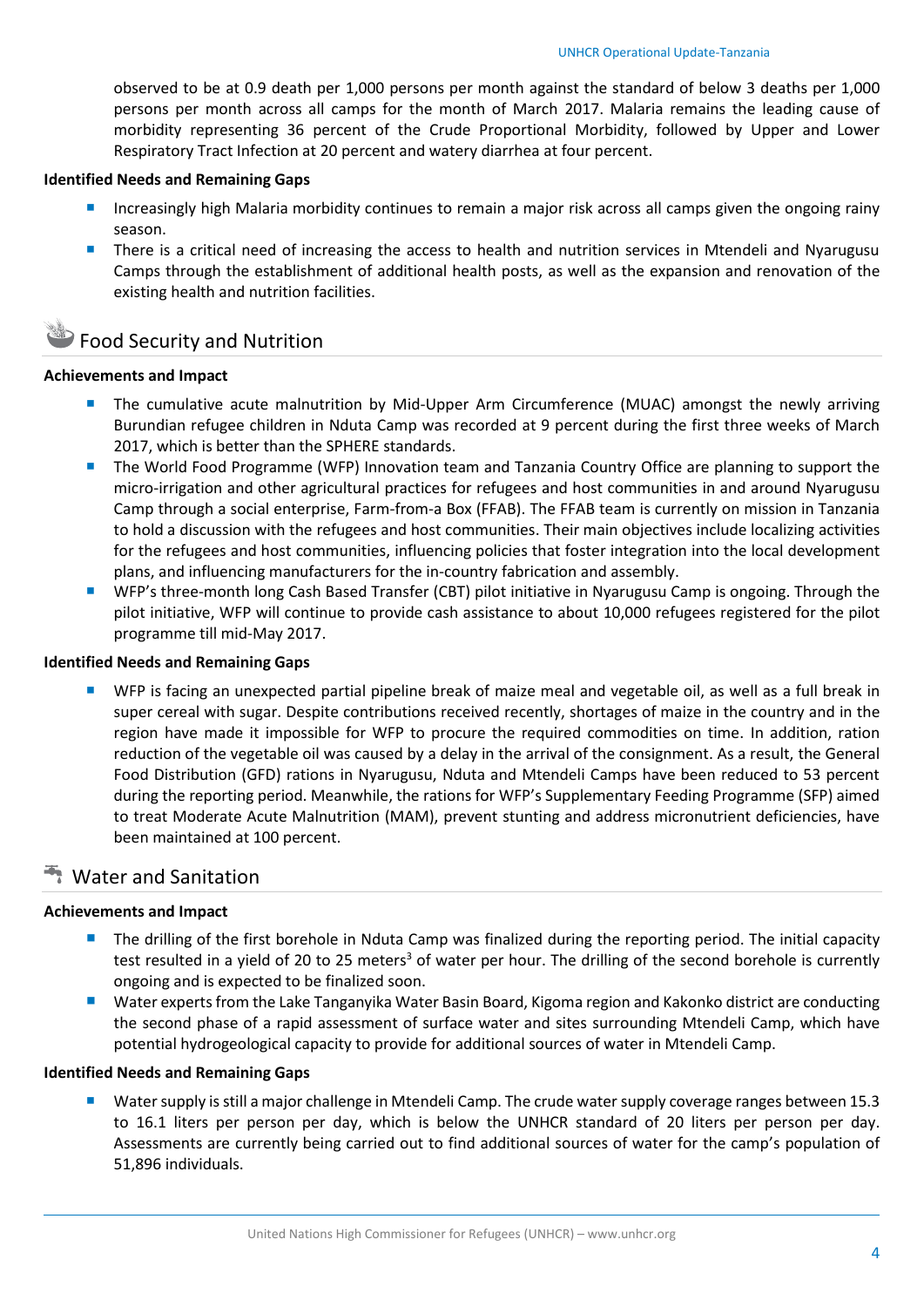# Shelter and NFIs

#### **Achievements and Impact**

 Out of the total number of 16,724 targeted transitional shelters, there are about 12,350 transitional shelters which have been fully constructed or equivalent to 74 percent.

#### **Identified Needs and Remaining Gaps**

 Given funding constraints, the total number of 47,835 households of Burundian refugee and asylum-seeker households are covered at merely 34 percent through the Transitional Shelter Project across all camps.

#### Camp Coordination and Camp Management

#### **Achievements and Impact**

- The crop assessment exercise was finalized in Nduta Camp during the reporting period. Preparations for the payment of a token allowance to the host community farmers are currently underway to ensure smooth expansion of the extended areas of the camp.
- **The construction of a new reception center has been completed by the Norwegian Refugee Council (NRC) and** will be handed over to Camp Management in early April 2017.
- **During the reporting period, 33 refugee households were relocated from the water logged area at one of the** extended areas/zones in Nduta Camp.

#### **Identified Needs and Remaining Gaps**

 The need for a decision on new camp site/s is urgent given the current population size in Nduta Camp which has severely strained service delivery.

```
Access to Energy
```
#### **Achievements and Impact**

**The LPG pilot project was finalized during the reporting period. A final project survey is currently being** conducted.

#### **Identified Needs and Remaining Gaps**

 Resources limitation has prevented the coverage of all households across the refugee camps in Kigoma region from receiving LPG cylinders.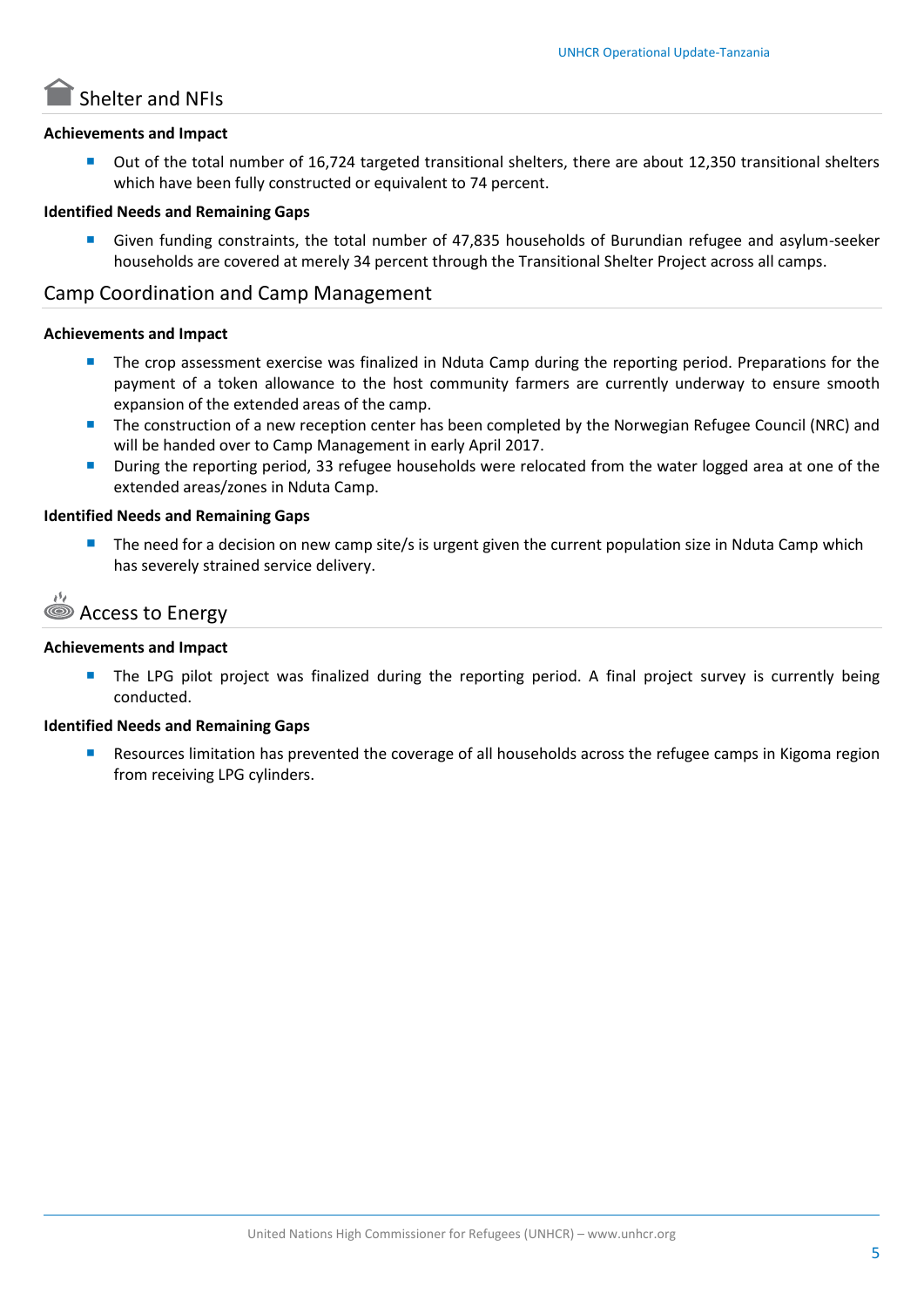## **Working in partnership**